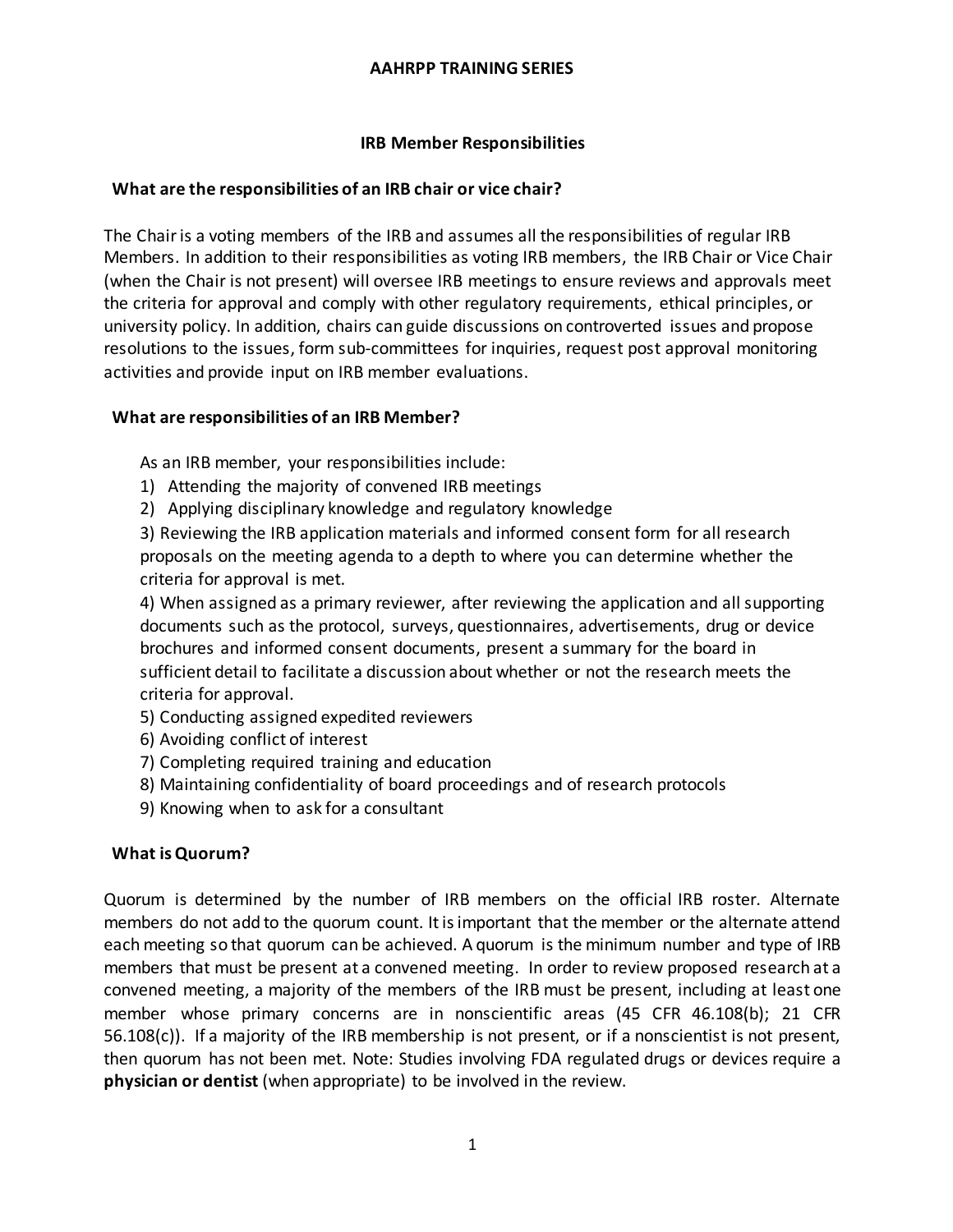The attendance information must be documented in the minutes for determining whether the nonscientist was present, and whether proposed research received enough votes (i.e., a majority of those present) to be approved.

Quorum is calculated by using the "half-plus-one" technique. . For example, if the total IRB membership is 10, then the majority is 6 (half of 10 is 5, plus 1 equals 6). However, for an odd number of members, the majority should be calculated by taking half of the total number of IRB members, and rounding up to the next whole number. For example, if the IRB membership is 15, then majority is 8 (half of 15 is 7.5, and rounding up to the next whole number is 8)

A quorum must be maintained throughout the meeting. If quorum is lost during a meeting, then the IRB may not vote on proposed research (45 CFR 46.108(b); 21 CFR 56.108(c)). Because IRB members may occasionally enter or leave the room at various times during a convened meeting (e.g., arrive late, depart early, or leave the meeting temporarily), the minutes provide sufficient information to indicate that a quorum is maintained.

<http://rcb.tamu.edu/humansubjects/forms/HRP305WORKSHEETQuorumandExpertise.pdf>

## **What type of expertise do IRB members need to be effective?**

Each IRB member has expertise in a particular area and is expected to apply that knowledge in the review of research protocols. There are three primary areas of expertise that an IRB member should utilize. These are as follows:

Specialized experience – Many IRB members have scientific, medical, or other professional backgrounds and are expected to use this knowledge in the review of research. Other members may have experience with vulnerable subject populations such as children, prisoners, pregnant women, or individuals with impaired decision making capacity. Community members or those not affiliated with TAMU serve as a valuable resource to the IRB by reflecting the interests of the community including the interests of many prospective and current research participants.

TAMU policies and procedures – The IRB member must exhibit knowledge and application of TAMU policies and procedures. The TAMU HRPP standard operating procedures can be found at the following website: <http://rcb.tamu.edu/humansubjects/forms>

Federal regulations – There are several sets of federal regulations that apply to the review of research involving human subjects. It is the responsibility of the IRB member to be familiar with these regulations and understand when each set applies to protocols based upon the nature of the research.

**The Common Rule** for Human Research Protections, **45 CFR Part 46**, is the primary regulation used for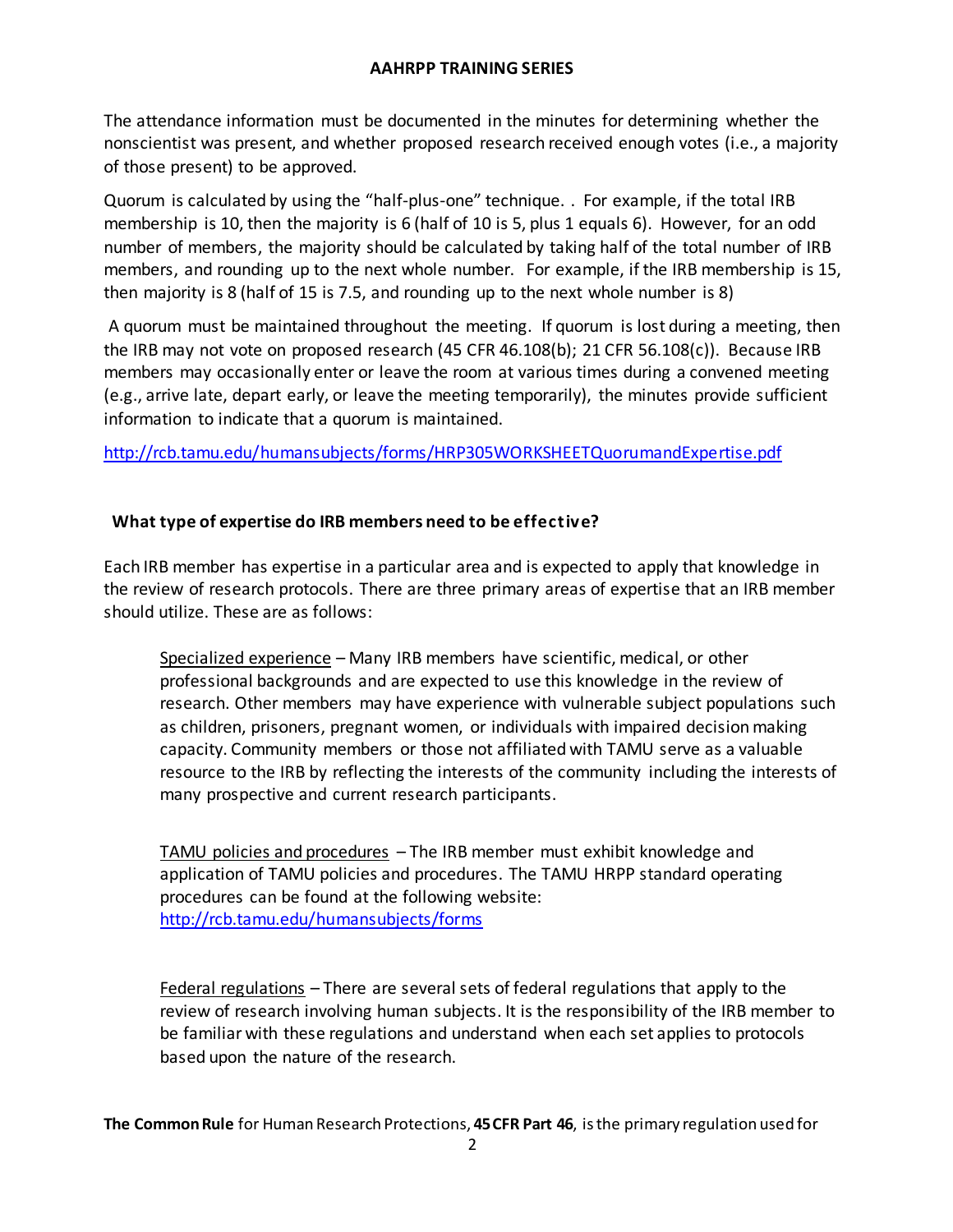the review of research at TAMU.

The Common Rule is divided into subparts.

Subpart  $A - Is$  the core regulation that cover the following areas:

- Definitions
- IRB Membership
- IRB authority, functions and operations
- Review of Research
- Criteria for Approval
- IRB Records
- Requirements for Informed Consent and Documentation of Consent
- Use of federal funds for research requires a Federal Wide Assurance (FWA)

Additional protections for vulnerable populations in Subpart B, C, and D.

Subpart B – Pregnant Women, Human Fetuses and Neonate <http://rcb.tamu.edu/humansubjects/forms/HRP412CHECKLISTPregnantWomen.pdf>

Subpart C – Prisoners <http://rcb.tamu.edu/humansubjects/forms/HRP415CHECKLISTPrisoners.pdf>

Subpart D – Children <http://rcb.tamu.edu/humansubjects/forms/HRP416CHECKLISTChildren.pdf>

Subpart E – Registration of Institutional Review Boards

Please be aware that many federal agencies that adopted the Common Rule may have other specific regulations that have to be satisfied. The agencies include DOJ, EPA, DOD, DOE, Dept. of ED. See Worksheet HRP-318.

[http://rcb.tamu.edu/humansubjects/forms/HRP318WORKSHEETAdditionalFederalAgencyCriteria](http://rcb.tamu.edu/humansubjects/forms/HRP318WORKSHEETAdditionalFederalAgencyCriteria.pdf) [.pdf](http://rcb.tamu.edu/humansubjects/forms/HRP318WORKSHEETAdditionalFederalAgencyCriteria.pdf)

The IRB also encounters studies of test articles (drugs, devices and biologics). These studies fall under the scope of **FDA** regulations. The FDA has numerous sets of regulations but the primary regulations used for research at TAMU include:

- Protection of Human Subjects Informed Consent (21 CFR Part 50)
- Institutional Review Boards (21 CFR Part 56)
- IND [Investigational New Drug Application \(21 CFR Part 312\)](http://www.accessdata.fda.gov/scripts/cdrh/cfdocs/cfcfr/CFRsearch.cfm?CFRPart=312) <http://rcb.tamu.edu/humansubjects/forms/HRP306WORKSHEETDrugs.pdf>
- [IDE -](http://www.accessdata.fda.gov/scripts/cdrh/cfdocs/cfcfr/CFRSearch.cfm?CFRPart=812) [Investigational](http://www.accessdata.fda.gov/scripts/cdrh/cfdocs/cfcfr/CFRSearch.cfm?CFRPart=812) [Device](http://www.accessdata.fda.gov/scripts/cdrh/cfdocs/cfcfr/CFRSearch.cfm?CFRPart=812) [Exemptions \(21 CFR Part 812\)](http://www.accessdata.fda.gov/scripts/cdrh/cfdocs/cfcfr/CFRSearch.cfm?CFRPart=812) <http://rcb.tamu.edu/humansubjects/forms/HRP307WORKSHEETDevices.pdf>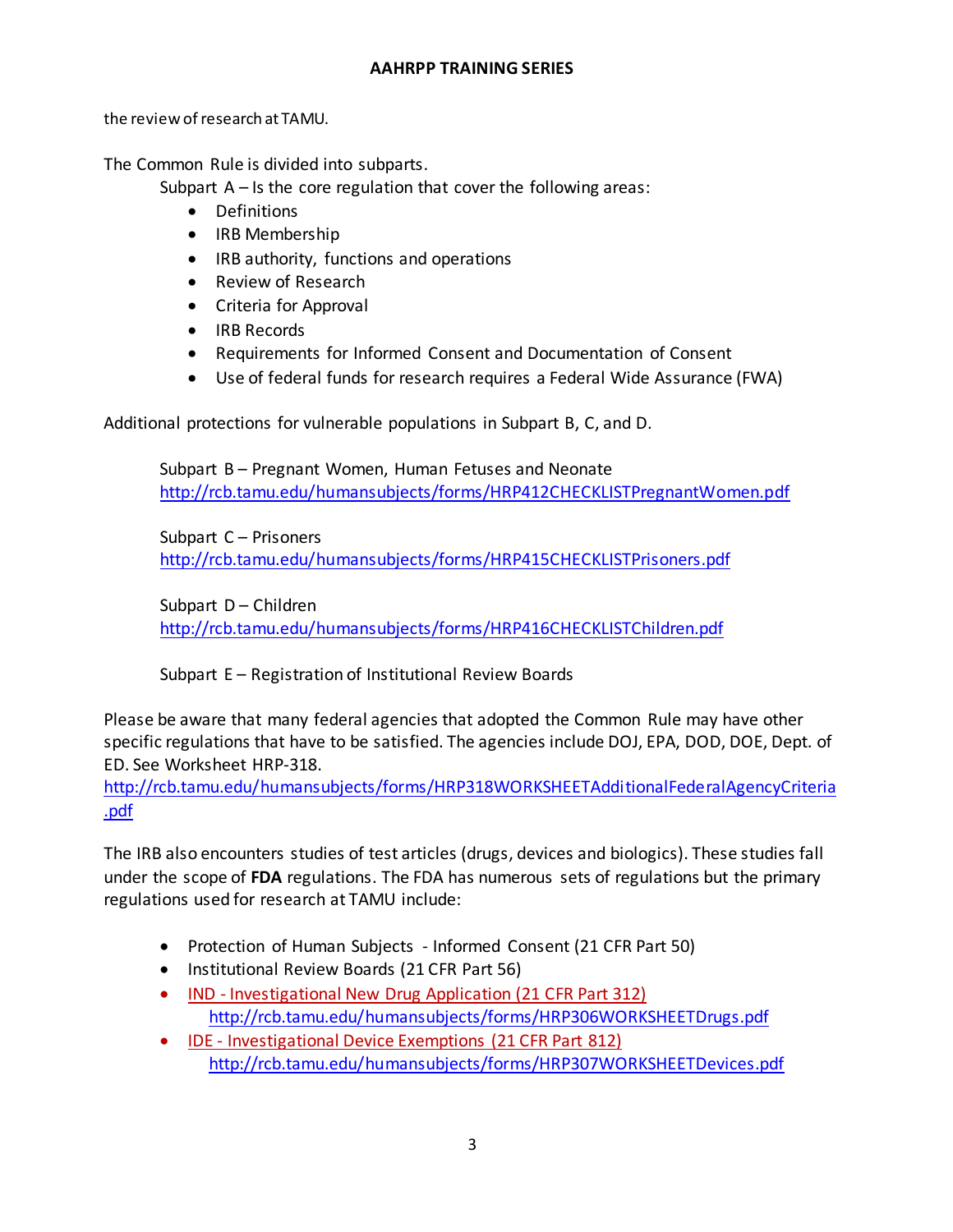## **What materials do all IRB members need to review before they attend a board meeting?**

The electronic system iRIS contains all the necessary protocol related materials required for review which includes the following items as applicable to the study.

\*Application form with local context and protocol procedures \*Consent/Assent document(s) and script(s) HIPAA Authorization Recruitment materials – ads, flyers, emails Survey instruments Investigator drug brochure or device manual Contract or Grant – (IRB staff will verify congruency)

The primary reviewer will present a summary of the materials to the board for discussion of how the study does or does not meet the criteria for approval.

When a study does not go to the full board and is reviewed through expedited procedures, the primary reviewer is responsible for reviewing all research materials for that submission.

See HRP-045 SOP: Member Review Expectations. <http://rcb.tamu.edu/humansubjects/forms/HRP045SOPIRBMemberReviewExpectations.pdf>

### **What do you need to know about avoiding conflict of interest?**

IRB members are responsible for knowing when they have a conflicting Interest and for disclosing such interests. Financial conflicts of interest are disclosed in accordance with Texas A&M University System Regulation 15.01.03 Financial Conflicts of Interest in Sponsored Research and University Rule 15.01.03.M1 Financial Conflicts of Interest in Sponsored Research.

IRB members are to notify the Chair at an IRB meeting prior to the review of any research for which they have a conflict of interest. The IRB member must leave the meeting for the discussion and vote of the research. The IRB member should notify the IRB staff immediately if they are assigned a non-committee review of any research for which they have a conflict of interest and ask for the review to be reassigned. Conflicts of interest include non-financial as well as financial conflicts, because non-financial interests can also come into conflict with a reviewer's commitment to maintain objectivity. See HRP-050 SOP: Conflicting Interest of IRB Members.

<http://rcb.tamu.edu/humansubjects/forms/HRP050SOPConflictingInterestsofIRBMembers.pdf>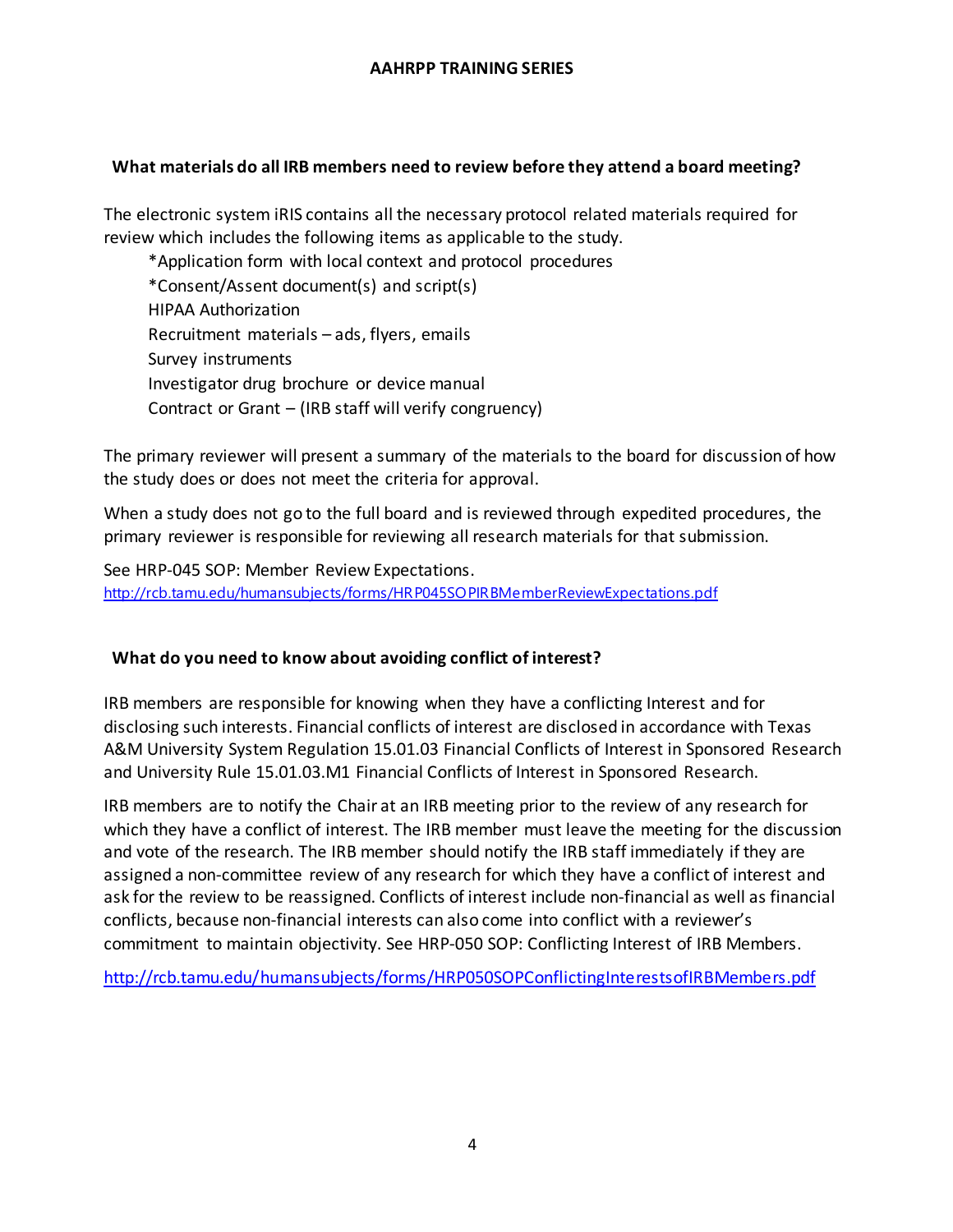# **What education do you have to complete before reviewing humansubjects research for the IRB?**

| IRB Member Required Training |                                              |                               |
|------------------------------|----------------------------------------------|-------------------------------|
|                              | Course                                       | Timeline                      |
| Initial                      | CITI IRB Members Basic                       | Within 45 days of appointment |
| Training                     | TRAINTRAQ Financial Conflicts of Interest in | Within 45 days of appointment |
|                              | Research - 211716                            |                               |
|                              | TRAINTRAQ HIPAA Privacy and Security for     | Within 45 days of appointment |
|                              | Human Research - 2112435                     |                               |
|                              | New IRB Member Orientation                   | Prior to voting and review    |
|                              |                                              | assignments;                  |
| Refresher                    | <b>CITI IRB Members Refresher</b>            | Every 5 years                 |
| Courses                      | TRAINTRAQ Financial Conflicts of Interest in | Every 4 years or upon change  |
|                              | Research - 211716                            |                               |
|                              | TRAINTRAQ HIPAA Privacy and Security for     | Annually or as required       |
|                              | Human Research - 2112435                     |                               |

Additional sources of ongoing education include: PRIM&R conferences (or equivalent professional meetings), IRB member education during IRB meetings and webinars. See HRP-002 SOP: Education

<http://rcb.tamu.edu/humansubjects/forms/HRP002SOPEducation.pdf>

# **What are IRB member responsibilities for maintaining confidentiality?**

IRB members must maintain the confidentiality of any subject data that is presented to them in the review of research protocols. The IRB committee also handles sensitive information and issues of noncompliance. IRB members are asked not to discuss these topics in their department, family, or any other outside settings.

## **When should the IRB use a consultant?**

Both the Common Rule and the FDA regulations state that the IRB can use consultants (internal or external) when the review of research requires expertise beyond what is available through the current IRB membership. Certain protocols require specific knowledge in scientific areas such as medical research, research involving vulnerable populations, or community participatory research. Consultants may provide a written report or attend board meetings to present their scientific review but they are never allowed to vote. Whether or not the criteria for approval is met is never deferred to a consultant. The board retains this responsibility after they consider the consultant's information. Consultants are subject to the conflict of interest disclosure. Reviewers should contact the IRB staff when the assigned review requires additional expertise